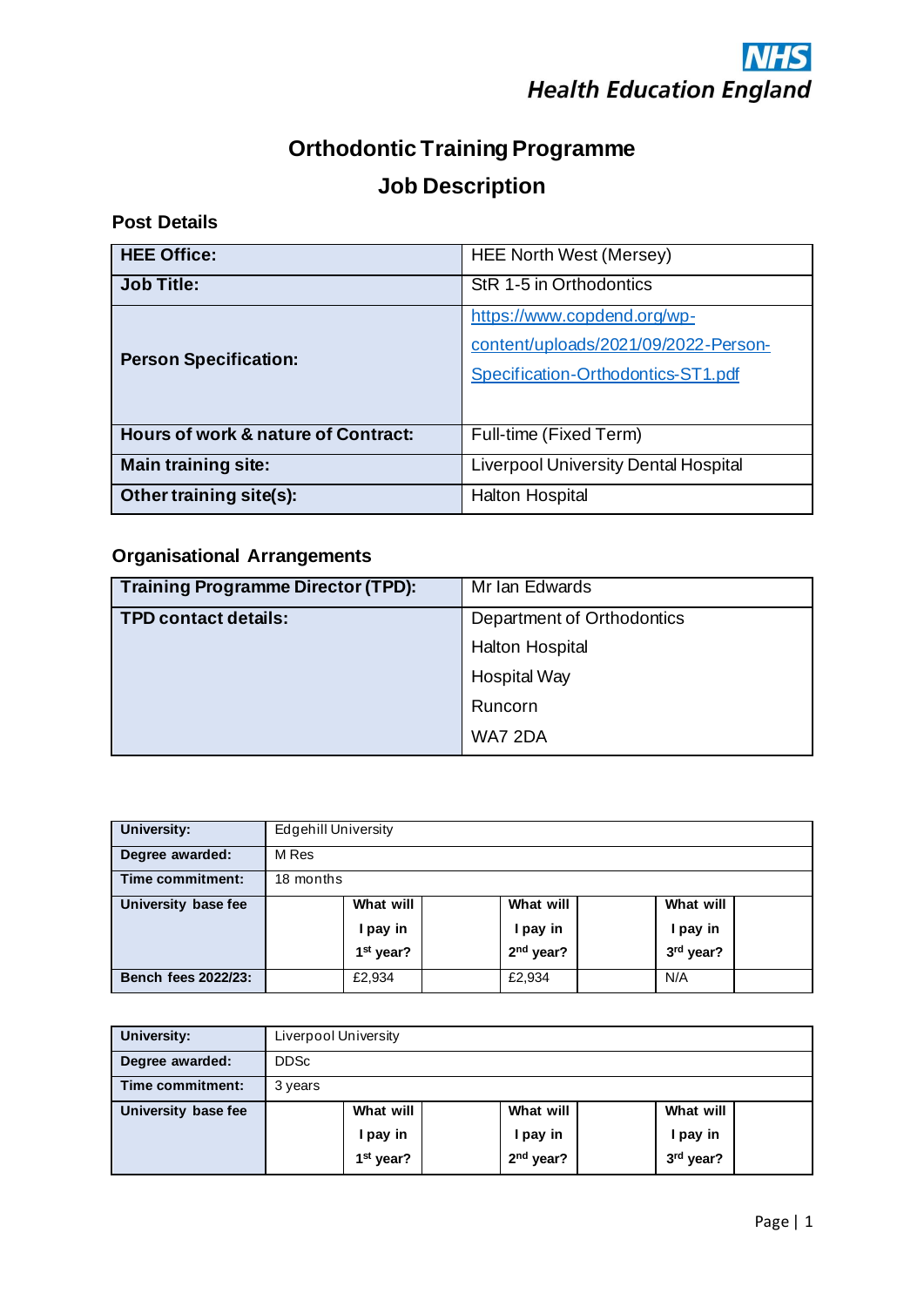**Health Education England** 

| Bench fees 2022/23: | £8,503 | £8,503 | £8.503 |  |
|---------------------|--------|--------|--------|--|

#### **Training Details**

#### **(Description of post)**

This a full-time run-through (ST1-5) training programme of five years' duration. ST1-3 will be focused on gaining competencies towards achieving the Royal College of Surgeons Membership in Orthodontics. ST4-5 will concentrate on Multi-disciplinary Orthodontic treatment providing higher specialty training in preparation for the Intercollegiate Specialty Fellowship Examination (ISFE) and FDS(Orth) of the Royal Surgical Colleges leading to eligibility to be appointed as a Consultant. The training Programme satisfies the requirements of the Specialist Advisory Committee (SAC) / General Dental Council (GDC). The research element of the programme will be in accordance with GDC's approved curriculum. The post holder may enrol at Edge Hill University to study for the degree of Masters in Research (M Res) or Liverpool University to gain a Doctor Of Dental Science Degree (DDSc). The training programme offers comprehensive training in theoretical, clinical and laboratory aspects of orthodontics with experience in removable, functional and fixed appliance treatment.

This post is available to commence on 1st October 2022 and is part of the Mersey Orthodontic Speciality Training Programme in the North West Deanery. The Training Programme is based at Liverpool Dental Hospital with clinical commitments also at the Halton Hospital, Runcorn and Alder Hey in ST4-5. The post will be allocated an NTN in Orthodontics.

#### **Duties and Responsibilities of postholder**

This is a non-resident post at the hospitals in the training scheme.

The appointment is for 12 months in the first instance, renewable subject to satisfactory ARCP, to a total of 5 years. The post will comprise all aspects of orthodontic practice, including attendance at new patient clinics and the multi-disciplinary management and treatment of malocclusion in children and adults.

There are no out of hours on-call commitments. There is a commitment to cover casual patients according to a departmental rota.

Study leave facilities are available in accordance with the Terms and Conditions of Service subject to the approval of the Educational Supervisor and the Training Programme Director. Administrative duties will include attendance at departmental/regional meetings and undertaking some departmental administration.

The junior dentist accepts that he/she will also perform duties in occasional emergencies and unforeseen circumstances at the request of the appropriate Consultant, in consultation where practicable with his/her colleagues both senior and junior. It has been agreed between the profession and the Department that while juniors accept that they will perform such duties, the Secretary of State stresses that additional commitments, arising under this sub-section, are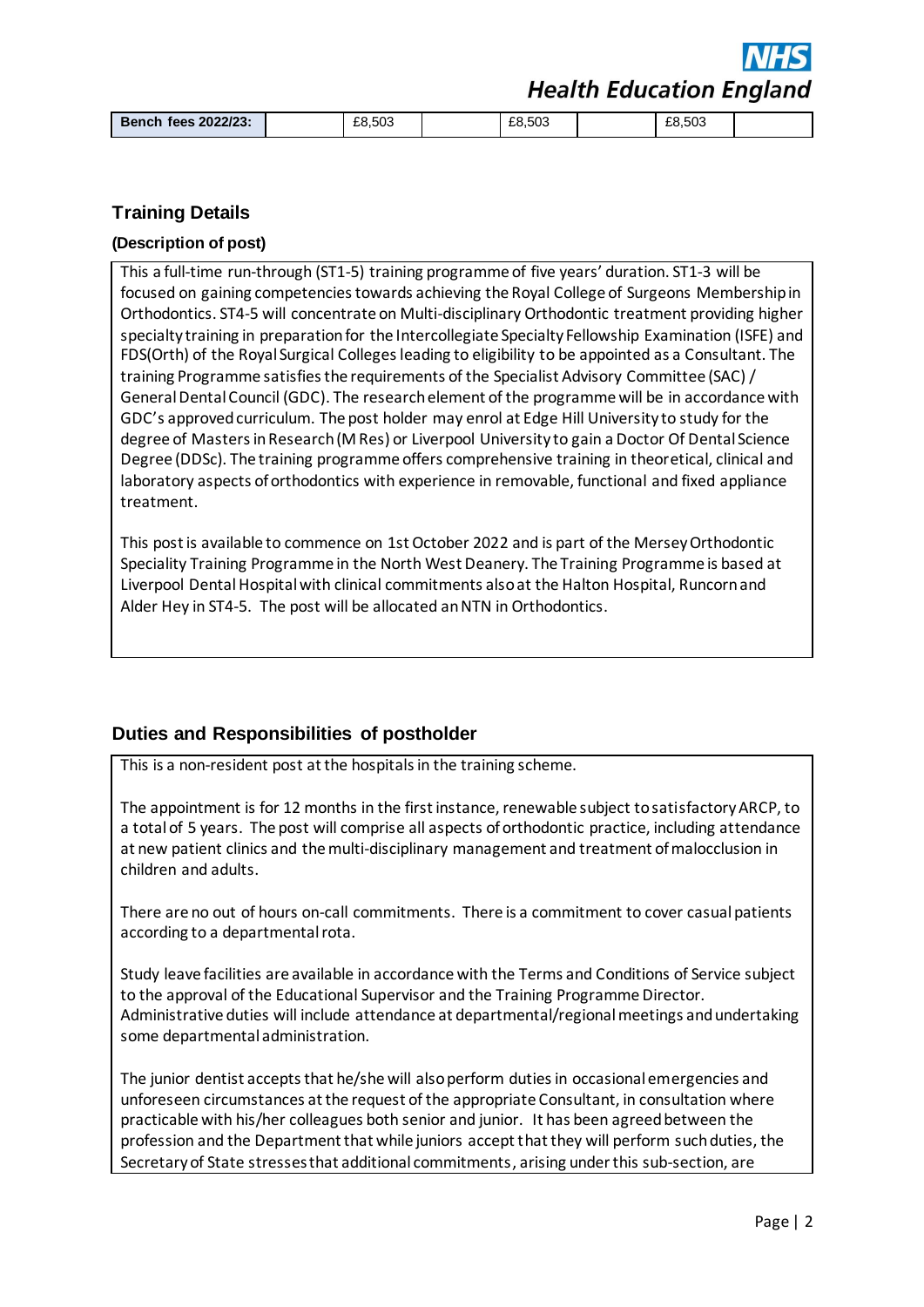exceptional and in particular the juniors should not be required to undertake work of this kind for prolonged periods or on a regular basis.

### **Description of main training site**

The Liverpool University Dental Hospital(LUDH) provides a secondary and tertiary regional service to the inhabitants of Merseyside, covering the full range of dental specialties, including diagnosis, oral surgery, oral medicine, conservation and prosthetic procedures, periodontal and orthodontic treatment. Day bed and laboratory facilities are located within the building.

The Liverpool University Dental Hospital is situated next to the Royal Liverpool University Hospital NHS Trust, the centre for medical teaching in the region.

There are currently 6 numbered Specialty Registrars on a 3-year (ST1-3) training programme in preparation for the Membership in Orthodontics and CCST in orthodontics. There are also 3 Post-CCST (ST4,5) posts in addition to this post.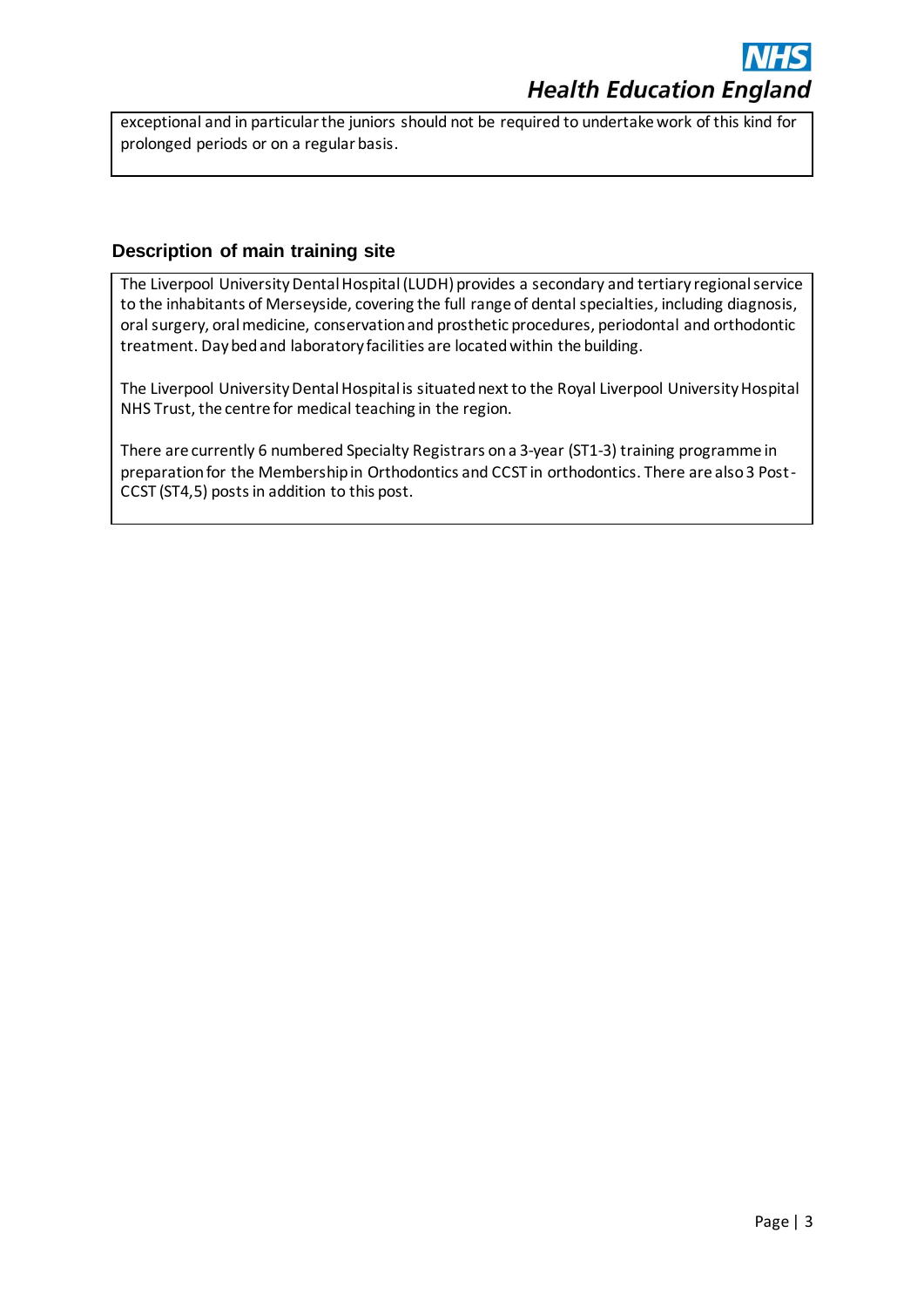## **Description of second training site**

Halton Hospital is part of Warrington and Halton NHS Trust and is located in Runcorn, Cheshire. It is approximately 17 miles from Liverpool. Halton Hospital is a District General Teaching Hospital and it provides a secondary and tertiary consultation service for specialist orthodontic practitioners and general dental practitioners in the area, and other hospital specialists.

The Orthodontic Department works in close liaison with the Oral and Maxillofacial team and share the same outpatient facilities. The clinical facilities were re-equipped in 2015 and consist of three modern dental surgeries, a consultation room, reception area, offices and staff rest room.

There is full secretarial and dental nurse support.

In addition to fully equipped Lecture Theatres and Seminar Rooms for teaching purposes, there are a number of computers available during working hours.

The department treats predominately complex and multidisciplinary cases. There are well established MDT clinics with our Maxillofacial Surgery colleagues based at Aintree Hospital and links with Restorative/Paediatric Dentistry colleagues at the Liverpool University Dental Hospital.

## **Description of third training site** *(if applicable)*

Alder Hey Children's NHS Trust is a major teaching hospital of the University of Liverpool. It serves not only the local population of children and is the tertiary referral centre for Children from Merseyside, Cheshire, parts of Lancashire, Shropshire and North Wales for many sub-specialties of Paediatrics.

The Trust provides a range of community services including school nursing, home carers and a child development centre. A Child & Adolescent Mental Health service is also provided with an inpatient unit based at the Trust. The hospital has approximately 270 beds, including day beds for surgery. The Paediatric services and expertise within the hospital are considerable and include Orthodontics, Paediatric Dentistry, Oral & Maxillofacial Surgery, Cleft and Craniofacial Surgery, Paediatric Ophthalmology, Cardiology, Cardiothoracic Surgery, Neonatology, Neurology, neurosurgery, Audiology, Nephrology, Respiratory, Oncology, General Surgery and General Medicine. The Radiology Department provides CBCT, CT and MRI scanning service.

The state-of-the art hospital opened in October 2015. It sets a new benchmark within the NHS and has won many prestigious awards. The Dental and maxillofacial department is based in the outpatient building. It has 5 Dental Surgeries, a fully equipped speech Therapy Unit, a large laboratory, together with office accommodation. There is a MDT room based in the department used for cleft and craniofacial multidisciplinary clinics.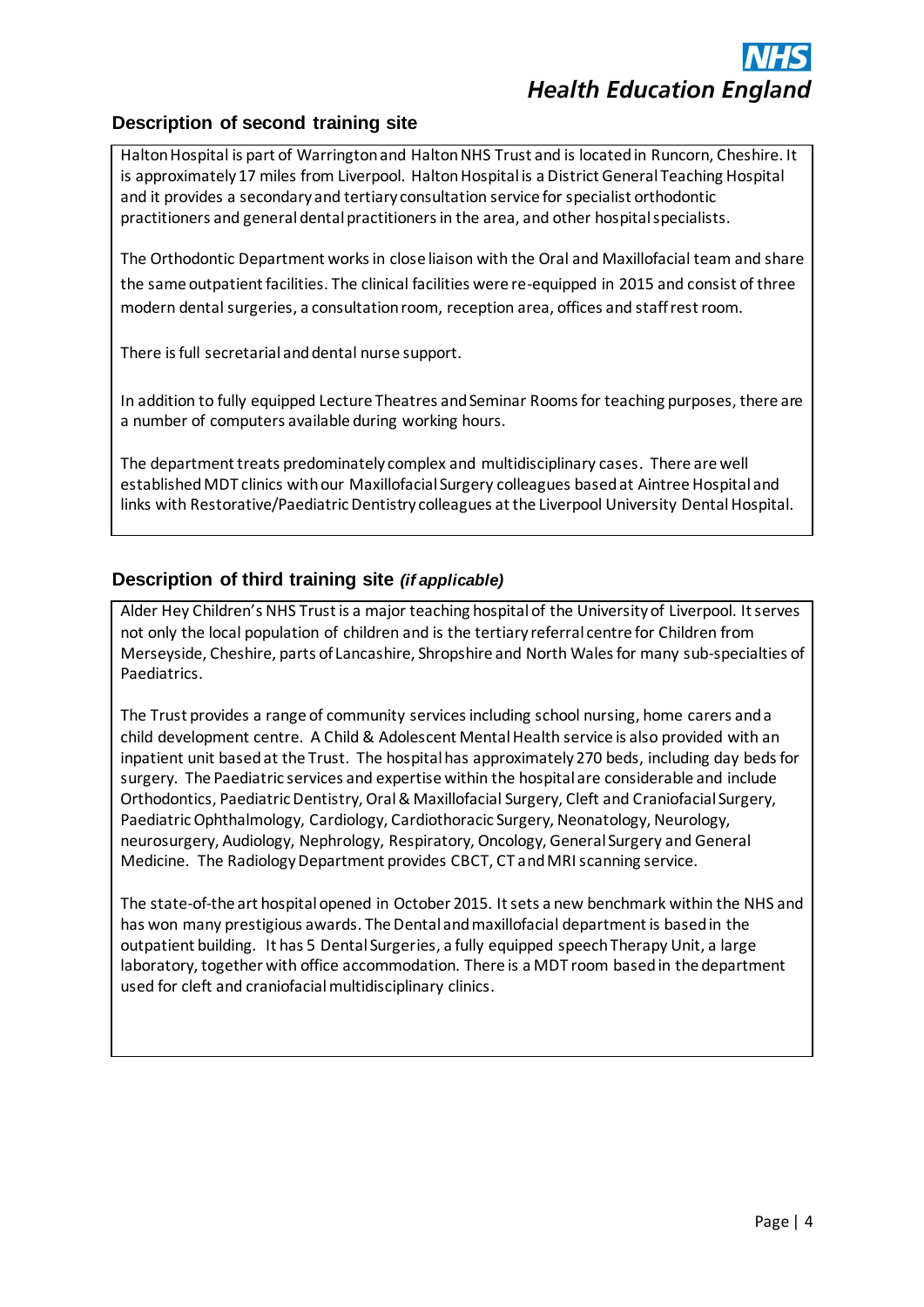# **NHS**<br>Health Education England

## **Staff involved in training:**

| <b>Name</b>             | <b>Job Title</b>               | <b>Site</b>                      | <b>Role</b>                   |
|-------------------------|--------------------------------|----------------------------------|-------------------------------|
| Mr I Edwards            | <b>Consultant Orthodontist</b> | <b>Halton Hospital</b>           | Training Programme Director / |
|                         |                                |                                  | Trainer                       |
| Mr S Rudge              | <b>Consultant Orthodontist</b> | <b>Liverpool Dental Hospital</b> | Trainer                       |
| Mr R Gibson             | <b>Consultant Orthodontist</b> | <b>Liverpool Dental Hospital</b> | Trainer                       |
| Miss R Little           | <b>Consultant Orthodontist</b> | <b>Liverpool Dental Hospital</b> | Trainer                       |
| Miss J Howell           | <b>Consultant Orthodontist</b> | <b>Liverpool Dental Hospital</b> | Trainer                       |
| Dr J Harrison           | <b>Consultant Orthodontist</b> | <b>Liverpool Dental Hospital</b> | Trainer                       |
| Ms M Seshu              | <b>Consultant Orthodontist</b> | Alder Hey Hospital / Arrowe Park | Trainer                       |
|                         |                                | Hospital                         |                               |
| Mrs S Domiguez-Gonzalez | <b>Consultant Orthodontist</b> | Alder Hey Hospital               | Trainer                       |
| Mr B Lewis              | <b>Consultant Orthodontist</b> | Wrexham Hospital                 | Seminar Facilitator           |
| Miss S Gale             | <b>Consultant Orthodontist</b> | Wrexham Hospital                 | Seminar Facilitator           |
| Mr H Mazey              | <b>Consultant Orthodontist</b> | Warrington Hospital              | Seminar Facilitator           |
| Mrs H Stevenson         | <b>Consultant Orthodontist</b> | <b>Liverpool Dental Hospital</b> | Seminar Facilitator           |
| Dr N Flannigan          | <b>Consultant Orthodontist</b> | <b>Liverpool Dental Hospital</b> | Seminar Facilitator           |
| Miss J Hickman          | <b>Consultant Orthodontist</b> | Glan Clywd Hospital              | Seminar Facilitator           |
| Mr S Chadwick           | <b>Consultant Orthodontist</b> | <b>Countess of Chester</b>       | Seminar Facilitator           |
| Mr G Barry              | <b>Consultant Orthodontist</b> | <b>Arrowe Park Hospital</b>      | <b>Seminar Facilitator</b>    |
| Mr N Stanford           | <b>Consultant Orthodontist</b> | Alder Hey Hospital               | Seminar Facilitator           |
| Dr Sara Hosni           | <b>Consultant Orthodontist</b> | Salford Hospital                 | <b>Seminar Facilitator</b>    |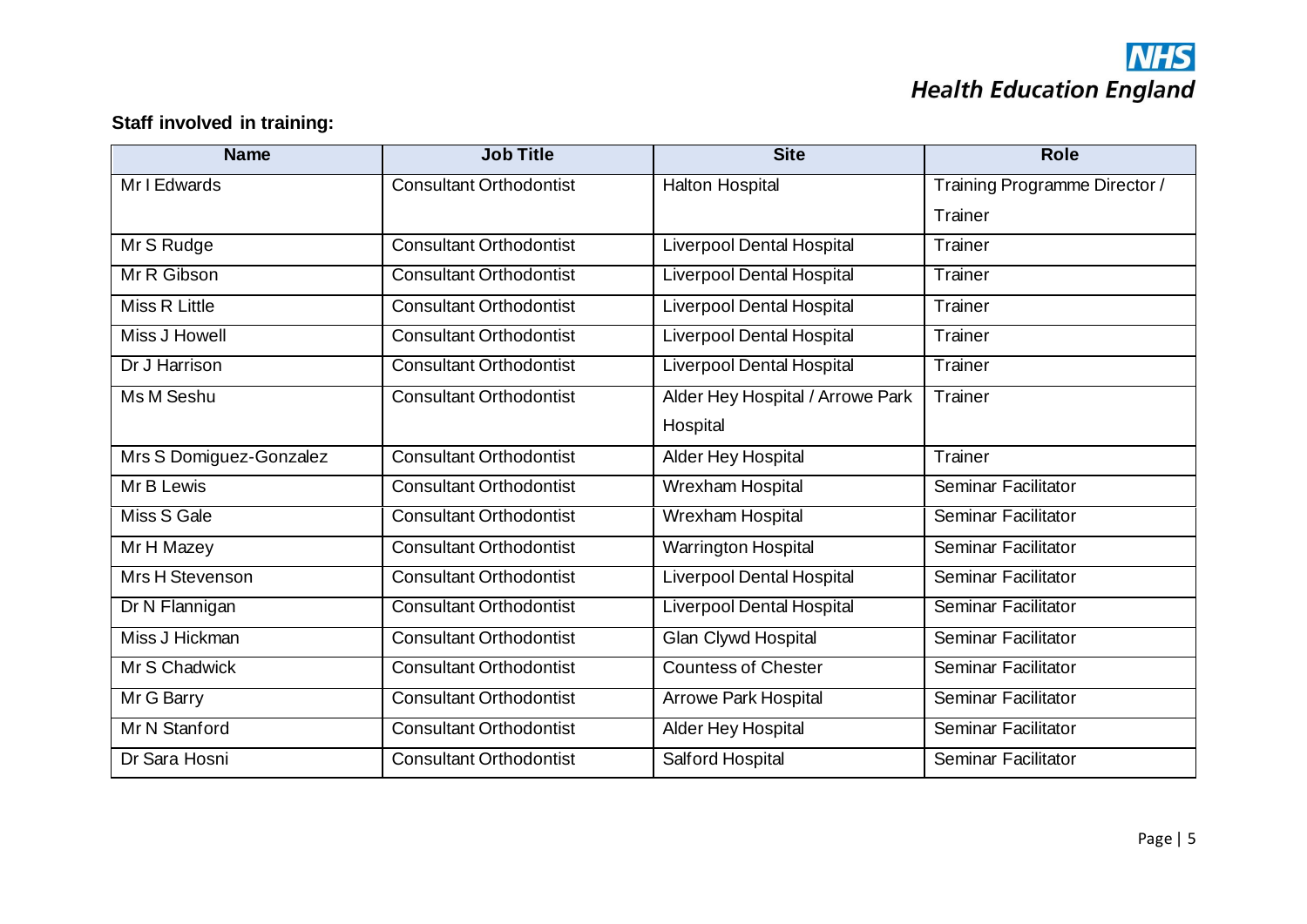## **NHS Health Education England**

## **Indicative timetable (details are subject to change)**

**Week 1**

|           | <b>Mon</b>      | Tue                | <b>Wed</b>             | Thu              | Fri                     |
|-----------|-----------------|--------------------|------------------------|------------------|-------------------------|
| AM        | <b>Clinic</b>   | <b>Clinic</b>      | <b>Clinic</b>          | <b>Clinic</b>    | Journal Club            |
|           | Halton Hospital | Liverpool Hospital | <b>Halton Hospital</b> | Liverpool Dental | Seminar Teaching        |
|           |                 |                    |                        | Hospital         |                         |
|           |                 |                    |                        |                  |                         |
| <b>PM</b> | Clinic          | Clinic             | Research/Admin         | Clinic           | Research/Admin          |
|           | Halton Hospital | Liverpool Hospital | Halton Hospital        | Liverpool Dental | <b>Liverpool Dental</b> |
|           |                 |                    |                        | Hospital         | Hospital                |
|           |                 |                    |                        |                  |                         |

## **Week 2**

|           | <b>Mon</b>             | Tue              | <b>Wed</b>             | Thu                     | Fri              |
|-----------|------------------------|------------------|------------------------|-------------------------|------------------|
| <b>AM</b> | Clinic                 | Research/Admin   | Clinic                 | Clinic                  | Journal Club     |
|           | <b>Halton Hospital</b> | Liverpool Dental | <b>Halton Hospital</b> | <b>Liverpool Dental</b> | Seminar Teaching |
|           |                        | Hospital         |                        | Hospital                |                  |
|           |                        |                  |                        |                         |                  |
| <b>PM</b> | Clinic                 | Research/Admin   | Research/Admin         | Clinic                  | Research/Admin   |
|           | <b>Halton Hospital</b> | Liverpool Dental | <b>Halton Hospital</b> | Liverpool Dental        | Liverpool Dental |
|           |                        | Hospital         |                        | Hospital                | Hospital         |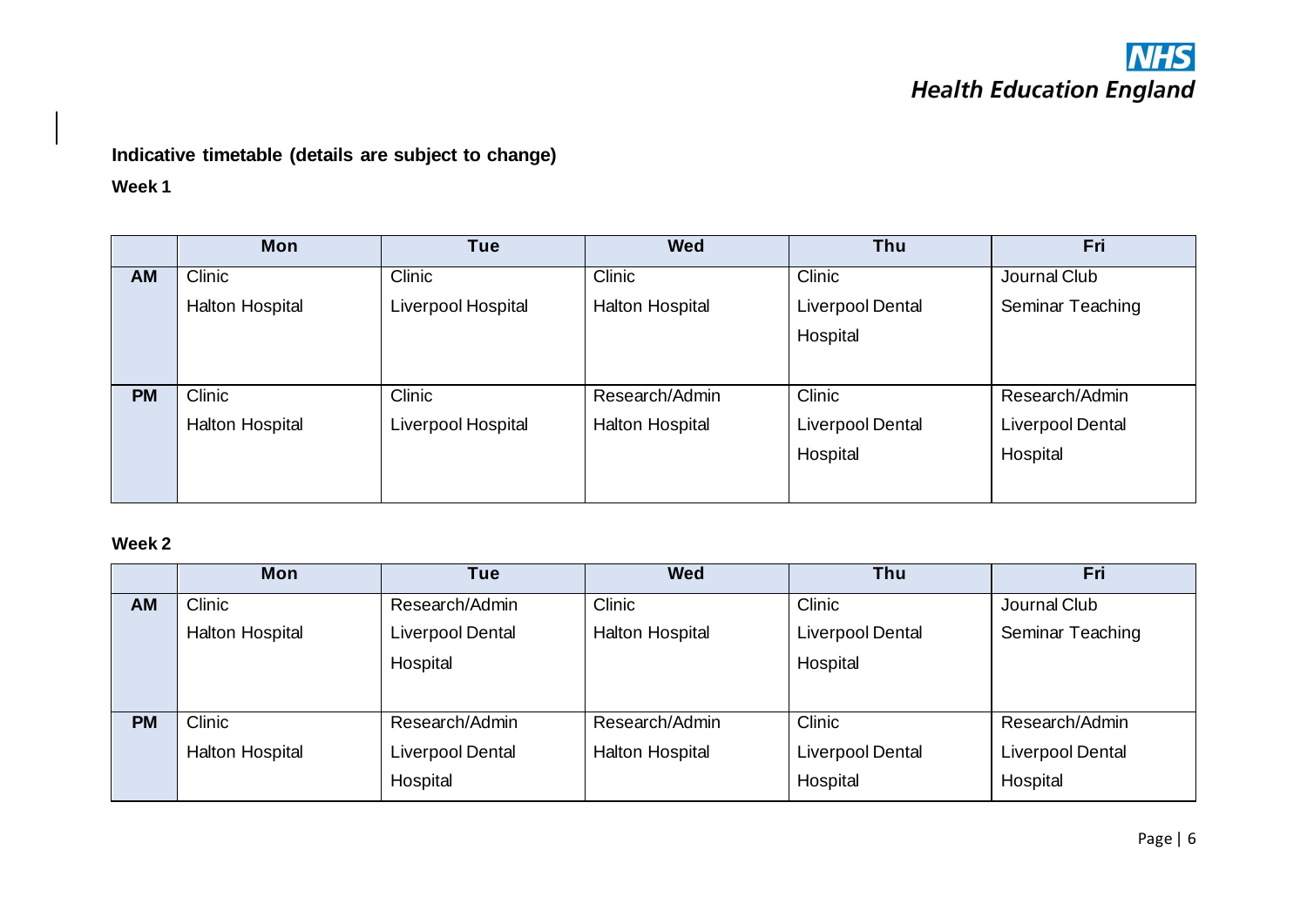

## **Terms and Conditions**

#### **General**



#### **Study Leave**

Study leave facilities are available in accordance with the Terms and Conditions of Service subject to the approval of the Educational Supervisor and the Programme Director.

#### **Annual Leave**

[ning](https://www.nhsemployers.org/search?search=terms+and+conditions+for+dentists+in+training)

Please see below link to 2016 Junior Doctors and Dentists Terms and Conditions of **Service** [https://www.nhsemployers.org/search?search=terms+and+conditions+for+dentists+in+trai](https://www.nhsemployers.org/search?search=terms+and+conditions+for+dentists+in+training)

Link correct as of 02/12/21